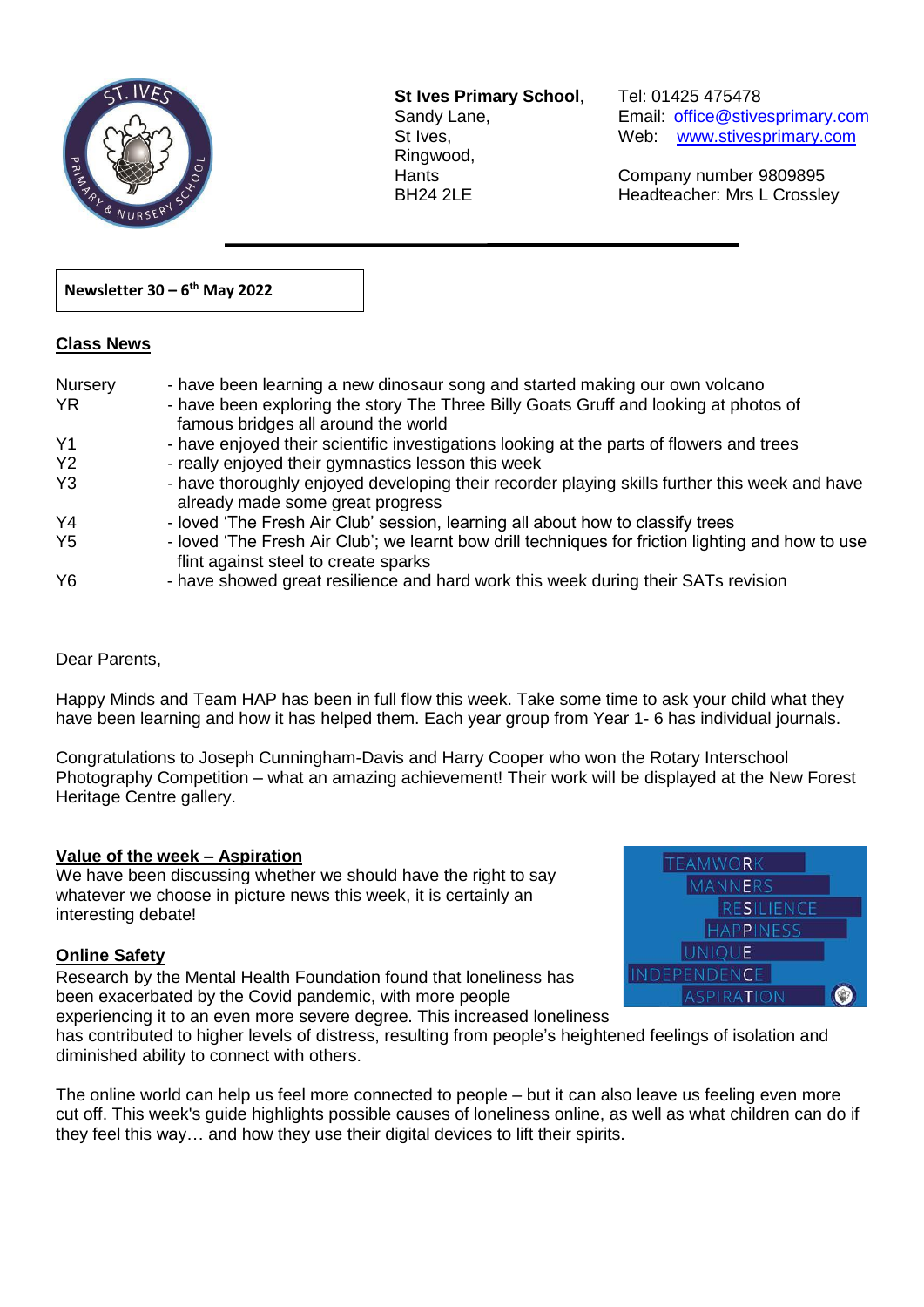## **Message from Nursery**

Nursery are in need of some resources to enhance the role play area. We are asking parents to kindly donate any unwanted resources you may have in your home. We would warmly appreciate wooden utensils (i.e. Wooden spoons), real indoor plants, baby doll clothes, dolls pushchairs, child sized chairs, play food and any other home corner equipment.

We were also wondering if anyone would be able to provide 3 wooden crates to enhance our sand play area, as well as any unwanted trikes or balance bikes.

We would like to thank you in advance for your support, we really appreciate it!

One final thing, now that the weather is getting warmer, please can we ask that all children bring in sun cream and a sunhat.

Mrs De Jesus & The Nursery Team.

### **Dates for Diary**

## **May**

- **gth** KS2 SATs week 18<sup>th</sup> National Numeracy Day 24<sup>th</sup> Year 1 assembly
- 25<sup>th</sup> Heath Run 27<sup>th</sup> Last day of term

# **June**

| 6 <sup>th</sup> | Jubilee Day - School closed |
|-----------------|-----------------------------|
| 7 <sup>th</sup> | Swimming starts             |

Yours sincerely,

Lassle

Mrs L Crossley Headteacher